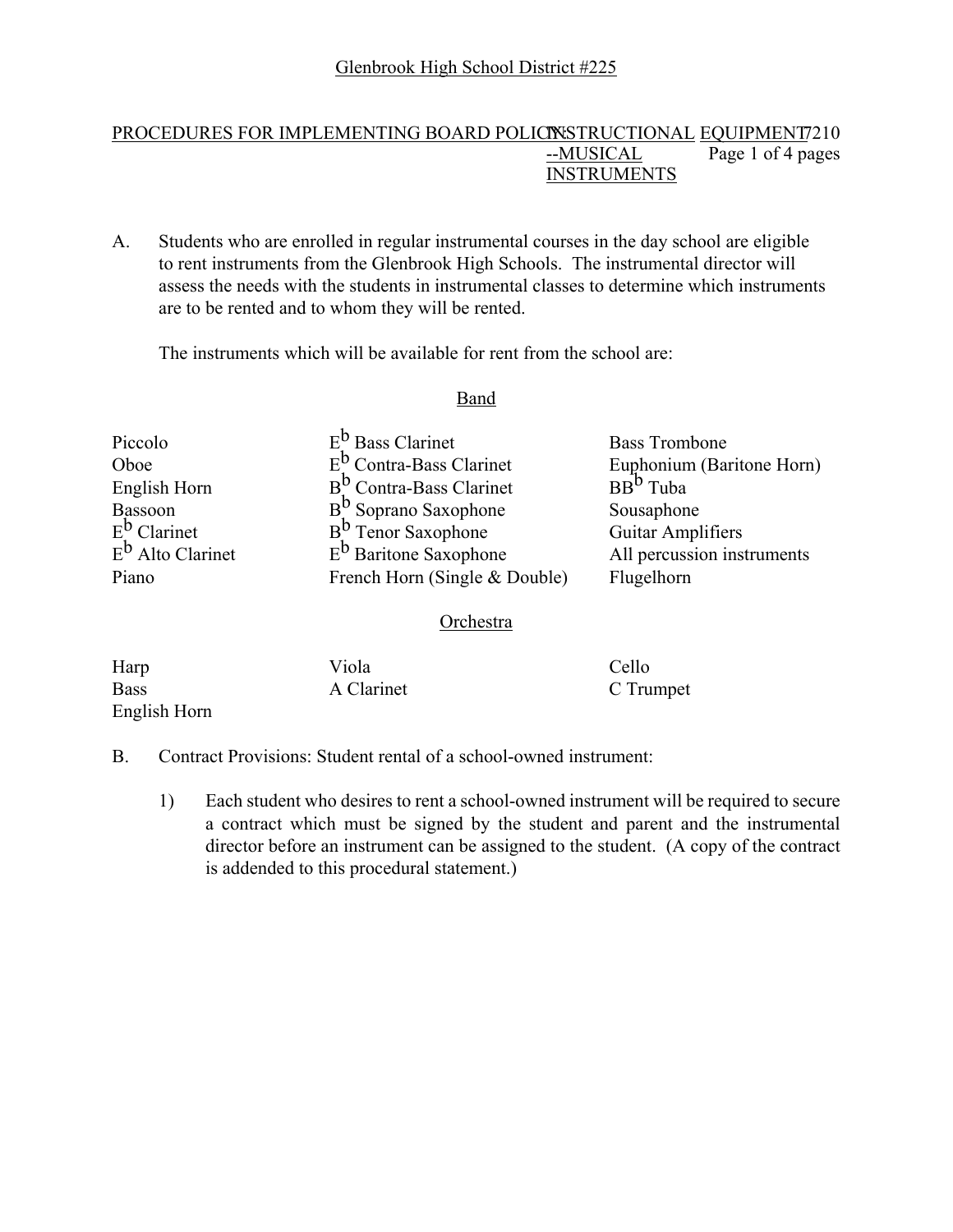### PROCEDURES FOR IMPLEMENTING BOARD POLICINSTRUCTIONAL EQUIPMENT 7210<br>MUSICAL INSTRUMENTS Page 2 of 4 pages— --MUSICAL INSTRUMENTS

- 2) The student and parent will assume all costs of repairs for that instrument which are necessary to be made during the time set forth in the contract, except for those repairs that are considered to be "normal wear and tear." "Normal wear and tear" is described as follows:
	- Woodwinds: Pads and corks can be expected to wear out in normal use.
	- Brass: Lacquer finish will wear off at places on the instrument where it is in frequent contact with the body.
	- Strings: Strings, bow hair, and bridges will need to be replaced in normal use.

Anything other than the above can be considered beyond "normal wear and tear."

The instrumental director will periodically check the condition of all rented instruments. Those that are in need of repair, beyond that which is considered "normal wear and tear" will be sent out for repair by the school. In instances where repairs are necessary, the instrumental director will then arrange for the instrument to be repaired, and the parents will be billed for the repairs directly from the repair shop.

- 3) The student and parent will assume full responsibility for replacing the instrument if it is lost or stolen. In instances where loss or theft occurs, the student/parent shall notify the instrumental director and the instructional supervisor of music immediately. Replacement of the lost or stolen instrument will be with a new one of the same make and model. If the instrument is lost or stolen while on school property, and it can be proven that this loss was not due to negligence or carelessness on the part of the student, the school will assume full responsibility.
- 4) Each student desiring to rent a school-owned instrument may secure a contract from the music department office. Fees for rental of a school-owned instrument will be established annually by the school board. Before being issued an instrument, the student must do the following:
	- (a) Make payment of fees at the school bookstore.
	- (b) Submit to the music department office a signed contract and the receipt of payment of fees from the bookstore.
- 5) In the event that more than one student is assigned to the same instrument, each student will assume responsibility as outlined above. In addition, instruments which are being used by more than one person may not be removed from school property without permission of the instrumental director. Separate mouth pieces shall be provided to students who share the use of a wind or brass instrument.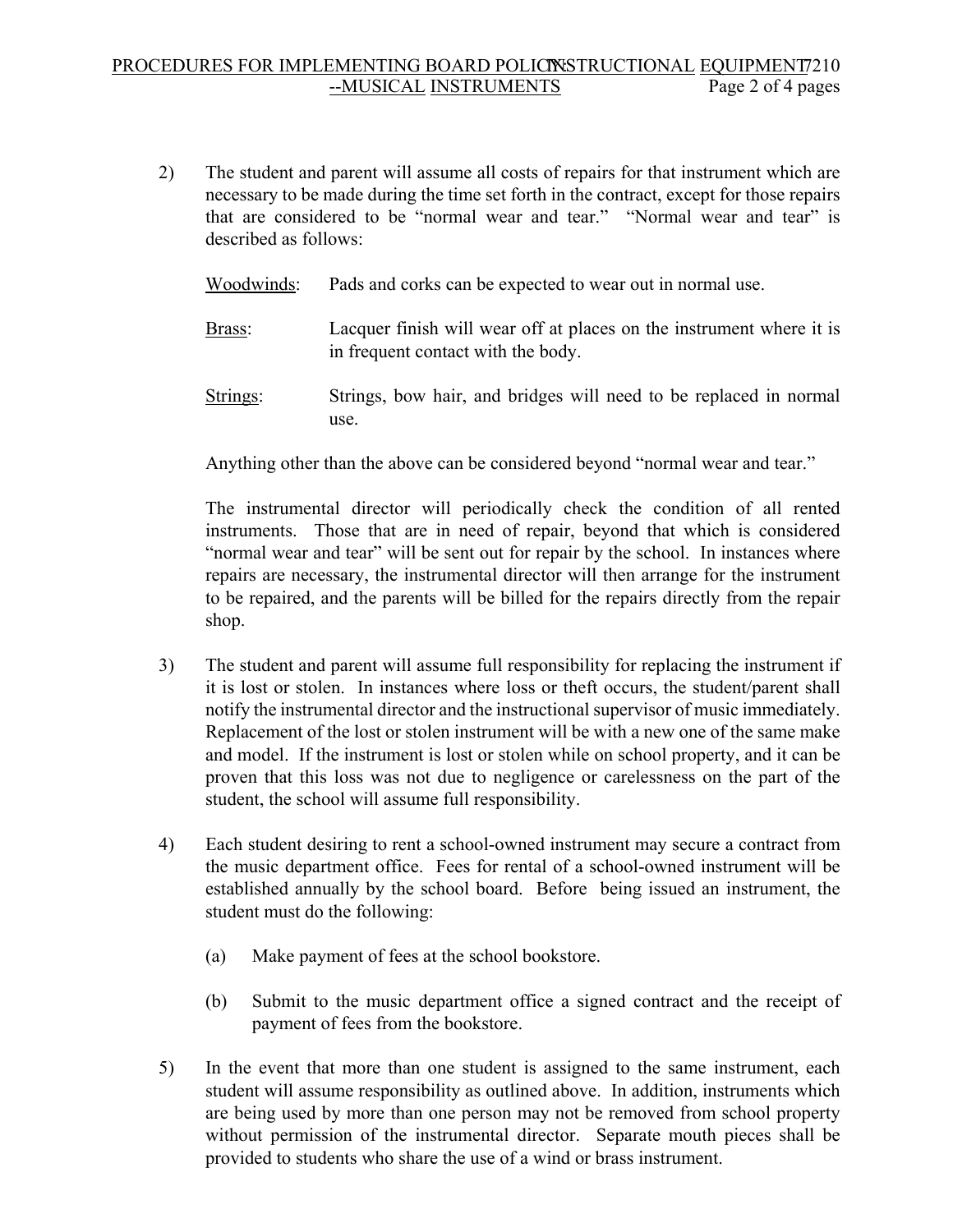#### PROCEDURES FOR IMPLEMENTING BOARD POLICY: INSTRUCTIONAL EQUIPMENT 7210 --MUSICAL Page 3 of 4 pages

# INSTRUMENTS

C. In cases of severe financial need or in cases in which musical balance of the ensemble requires that a student play a school-owned instrument rather than his own, the building principal is authorized to waive the rental fee.

Students/families wishing to have the fee waived due to severe financial need should contact in writing the instrumental director directly. The director will then consult the school's guidance department to determine the status of the request in the same manner that the free school lunch and/or textbook programs are administered. Parents will be notified in writing the results of their request. All matters of this nature shall be kept in strict confidence.

In instances where the instrumental director requests a student to play a school-owned instrument rather than his own instrument, the director may recommend to the building principal that the rental fee be waived.

When a student uses a school-owned instrument in rehearsal so save wear and tear on his/her own instrument, the established semester fee will be charged.

In the event that the student should withdraw from the program, the instrument must be turned over to the school immediately at which time the contract would become void. Fees will be returned only if the student withdraws from the course prior to the third week of the first semester. If a student has paid fees for the entire year and finds it necessary to withdraw prior to the third week of the second semester, one semester's fee will be refunded.